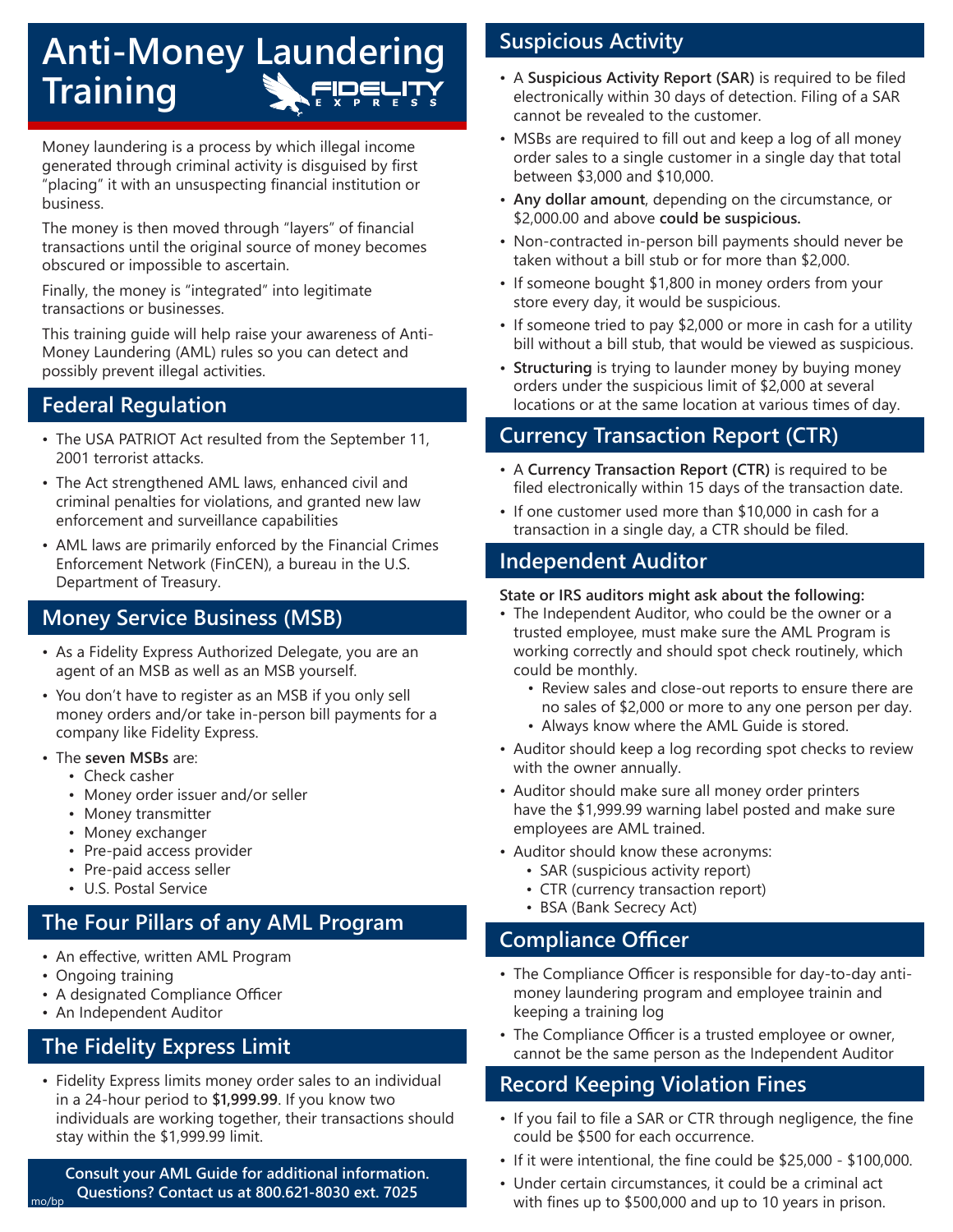

Agent #: \_\_\_\_\_\_\_\_\_\_\_\_\_\_\_\_\_\_\_\_ Store Name: \_\_\_\_\_\_\_\_\_\_\_\_\_\_\_\_\_\_\_\_\_\_\_\_\_\_\_\_\_\_\_\_\_\_\_\_\_\_\_\_\_\_\_\_\_\_\_\_\_\_

RETURN BY:

Please circle the correct answer

- 1. These are the seven money service businesses (MSB). Check casher, money order issuer and/or seller, money transmitter, money exchanger, pre-paid access provider, pre-paid access seller, U.S. Postal Service
	- True **C** False

C

2. If you are only an agent for a Money Service Business (MSB) are you still an MSB?

| Yes<br>$\lambda$ | ) No |
|------------------|------|
|------------------|------|

3. Would you need to register as a Money Service Business (MSB), if you only take walk-in-bill payments for a company like Fidelity Express?



Yes ( ) No

- 4. At what dollar amount could a transaction become suspicious?
	- A. \$2,000

B. \$3,000

C. \$5,000

- D. Any dollar amount depending on the circumstance or \$2,000.
- 5. What is the minimum dollar amount FinCen requires a money order log be filled out and a copy retained for your records?
	- A. \$2,000
	- B. \$3,000
	- C. \$5,000
	- D. \$10,000
- 6. How long do you have to file a Currency Transaction Report (CTR) and a Suspicious Activity Report (SAR)?
	- A. 15 days from detection on both CTR & SAR
	- B. 30 days from detection on both CTR & SAR
	- C. 15 days from transaction date on CTR & 30 days from detection on SAR
- 7. Must Suspicious Activity Reports (SAR's) and Currency Transaction Reports (CTR's) be filed electronically?
	- Yes ( ) No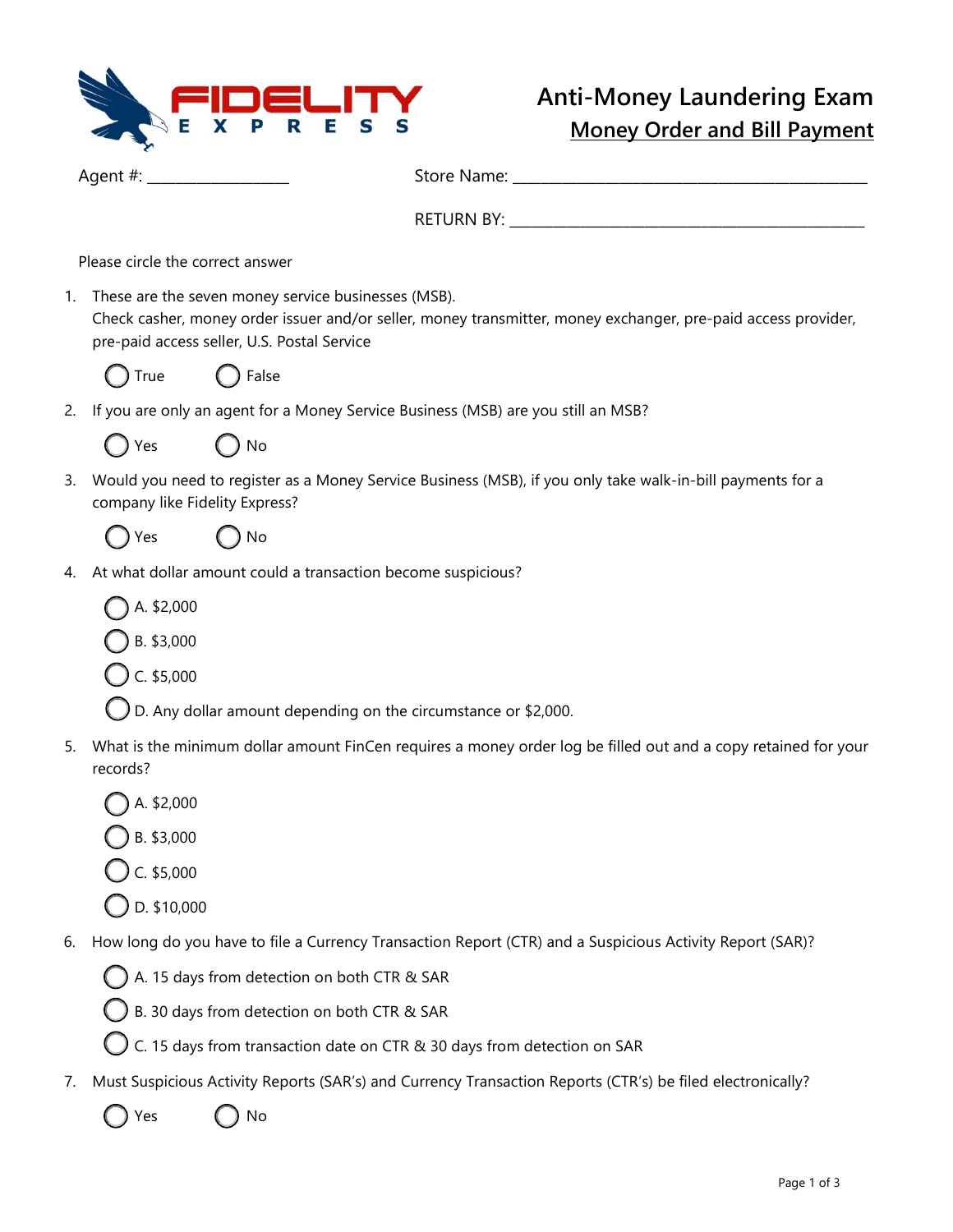- 8. If someone bought \$1,800 in money orders from your store every day, would that be suspicious?
	- Yes  $\bigcap$  No
- 9. What dollar amount must you report a currency transaction report?
	- A. \$2,000
	- B. \$3,000
	- C. \$5,000
	- D. More than \$10,000
- 10. Which of the following is one of the four pillars of any anti-money laundering (AML) program?
	- A. An effective, written AML program
	- B. Ongoing training
	- C. A designated compliance officer
	- D. An independent auditor
	- E. All of the above
- 11. What is structuring?
	- A. Buying under the suspicious \$2,000.00 daily limit
	- B. Going to several locations in the same day to avoid Bank Secrecy Act (BSA) recordkeeping
	- C. Buying from the same location several times in a 24-hour period
	- D. All of the above
- 12. What dollar amount does Fidelity Express limit money order sales to an individual in a 24-hour period?
	- A. \$1,999.99
	- B. \$3,000.00
	- C. \$5,000.00
	- D. More than \$10,000.00
- 13. What would be a reasonable program for an independent auditor to use to make sure the Anti-Money Laundering (AML) program is working?
	- A. Take a spot check every month (review closeout reports) to make sure there are no sales over \$1,999.99
	- B. Make a record (log) of spot checking to review with owner
	- C. Check all printers for the \$1,999.99 limit sign and be sure all employees are aware of limits
	- D. All of the above